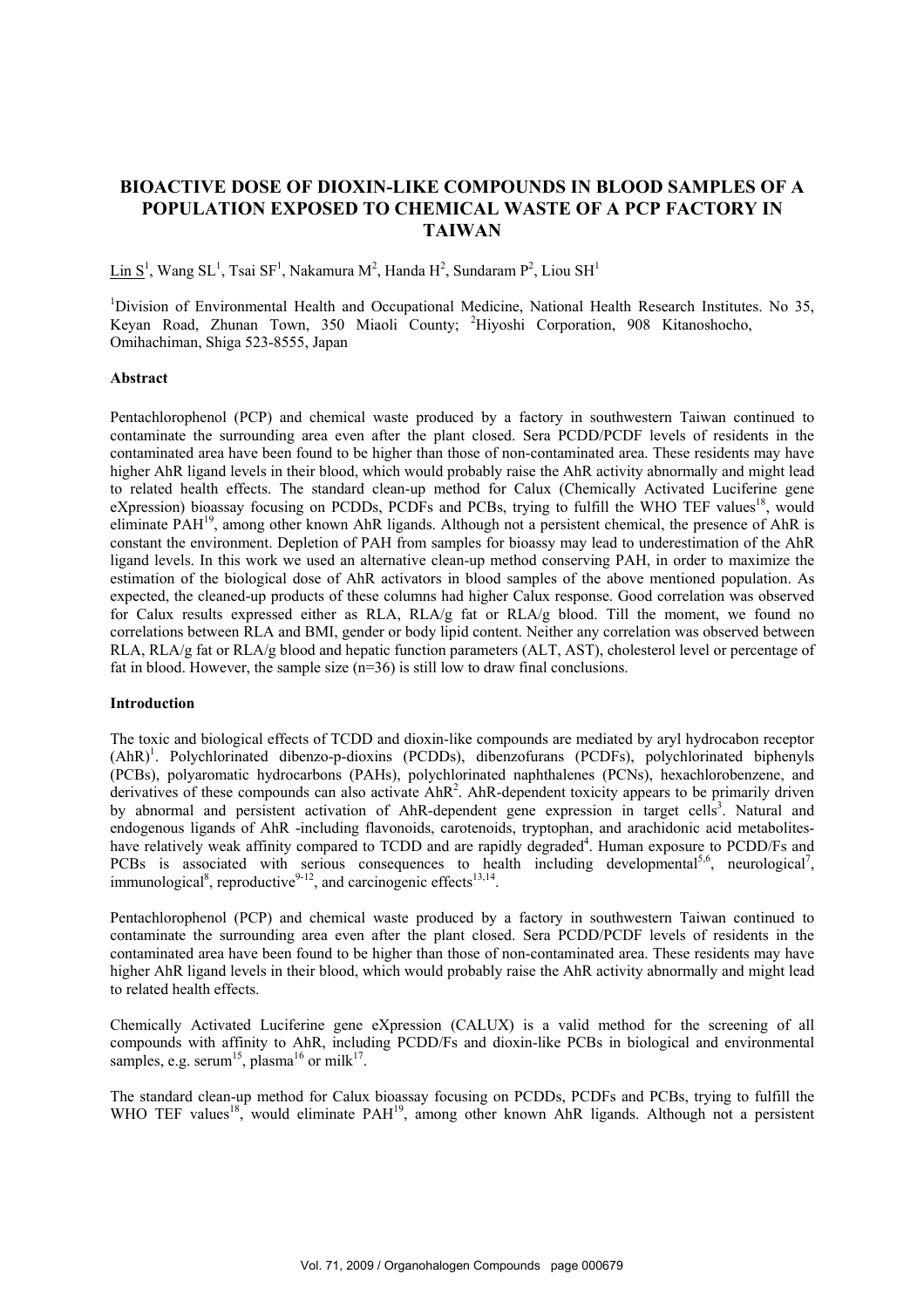chemical, the presence of AhR is constant the environment. Depletion of PAH from samples for bioassy may lead to underestimation of the AhR ligand levels. In this work we present the results of an alternative clean-up method conserving PAH, in order to maximize the estimation of the biological dose of AhR activators in blood samples of the above mentioned population.

### **Materials and Methods**

Bio-analyses were performed at Hiyoshi Corporation, Japan. Lipid fraction of 10 mL of whole blood with heparin was extracted with acetone and n-hexane, cleaned up using a celite-sodium sulphate column, dried with nitrogen evaporator and transferred to different silica-gel columns in hexane.

# *Silica-gel column without acid silica gel*

A pooled blood sample was used to test the clean-up effects of the different columns.

|                                             | Column A (standard<br>procedure), coupled with<br>XCARB column                                                                                                                              | Column B                                                                                                                  | Column C                                                     |
|---------------------------------------------|---------------------------------------------------------------------------------------------------------------------------------------------------------------------------------------------|---------------------------------------------------------------------------------------------------------------------------|--------------------------------------------------------------|
| Composition of<br>the silica gel<br>columns | Sodium sulfate<br>45% sulphuric acid silica gel<br>Silver nitrate silica gel<br>Silica gel<br>KOH silica gel<br>Silica gel<br>45% sulphuric acid silica gel<br>Sodium sulfate<br>Glass wool | Sodium sulfate<br>Silver nitrate silica gel<br>Silica gel<br>KOH silica gel<br>Silica gel<br>Sodium sulfate<br>Glass wool | Sodium sulfate<br>Silica gel<br>Sodium sulfate<br>Glass wool |

Columns B and C are versions of column A without the 45% sulphuric acid silica gel layers, which would retain PAH. The cleaned-up products of these columns are expected to have a higher Calux response.

# *Blood samples from contaminated area residents*

Thirty-six blood samples from the exposed population have been processed with the column B as described. The resulting fractions were evaporated and used to treat H1L6.1 cell line for 20 hours. Calux results was expressed as relative luciferase activity (RLA), RLA per gram fat (RLA/g fat), and RLA per gram blood (RLA/g blood). Luciferase activity of 1 nM TCDD has RLA=1. Statistical analyses were performed with SPSS 15.0.

# **Results and Discussion**

*Calux results using silica-gel columns with or without the 45% sulphuric acid silica gel layers* 

| Silica-gel                       | Column A (standard method) |        |                 |                          |
|----------------------------------|----------------------------|--------|-----------------|--------------------------|
| column<br>used                   | DL-PCB                     | PCDD/F |                 | Column B $\sim$ Column C |
| RLA                              | 0.1774                     | 0.4127 | 0.5843          | 0.3515                   |
| <b>Blood</b><br>sample<br>amount | 8 ml                       | 8 ml   | 1 <sub>ml</sub> | 1ml                      |

# *Correlations among different Calux expressions*

Good correlation was observed for Calux results expressed either as RLA, RLA/g fat or RLA/g blood. Further analyses can use either of the expressions.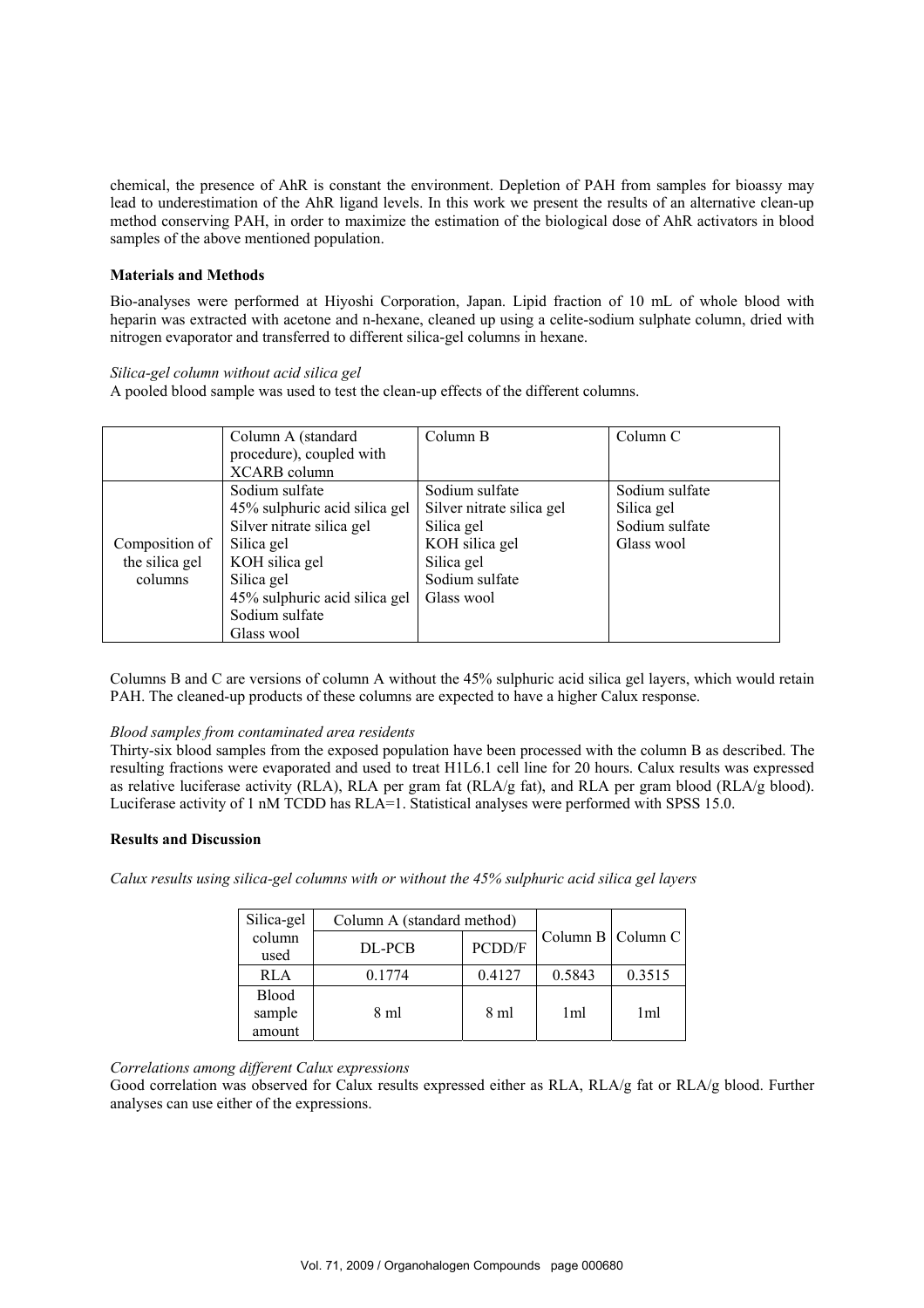| Correlations between          | Pearson correlation |  |
|-------------------------------|---------------------|--|
| RLA and RLA/g blood           |                     |  |
| RLA and RLA/g fat             | 0.984               |  |
| $RLA/g$ blood and $RLA/g$ fat | 0.985               |  |



#### *Calux results and health parameters of the contaminated area residents*

While performing the lipid extraction of these samples, different colors of lipids were observed in extractions from different subjects, ranging from strong orange to pale yellow. Some samples still had color after passing the column B, others showed cytotoxicity or changed the color of the culture media in later steps.

We found no correlations between RLA and BMI, gender or body lipid content. No correlation was observed between RLA, RLA/g fat or RLA/g blood and hepatic function parameters (ALT, AST), cholesterol level or percentage of fat in blood. However, the sample size is still low to draw final conclusions.

Further studies of this project include AhR expression, levels of cancer biomarkers, and level of DNA damage. A questionnaire concerning nutritional habits and general lifestyle will also supplement the biological data. At the end of this work, we should obtain concrete information about the health impact produced by the dioxin and dioxin-like compounds in the area; we would have direct evidences on the relationship among the level of bioactive dioxin-like compounds, AhR activity and related clinical parameters in the exposed population.

#### **Acknowledgements**

We are thankful to the National Science Council (NSC 97-2314-B-400-007-MY3), Taiwan and Hiyoshi Corporation for supporting this research.

#### **References**

- 1. Safe S.*Toxicology Letters* 2001; 120(1-3): 1
- 2. Janosek J., Hilscherova K., Blaha L., Holoubek I. *Toxicol In Vitro* 2006; 20(1): 18
- 3. Zhao B., Bohonowych J.E., Denison M.S. *Organohalogen Compounds* 2006; 68:1745